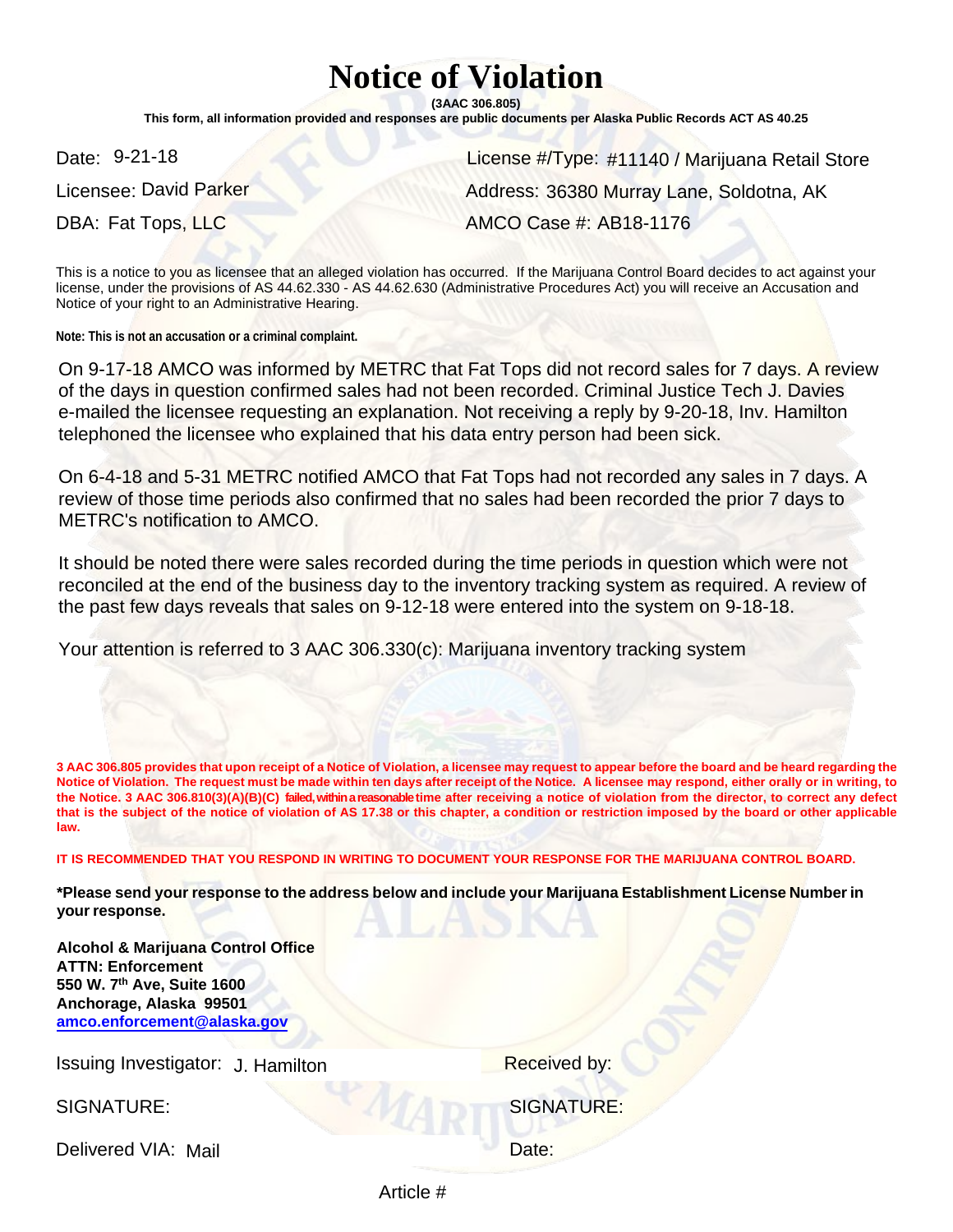Alcohol & Marijuana Control Office **ATTN: Enforcement** 550 W. 7th Ave, Suite 1600 Anchorage, Alaska 9950I

Re: Case #: AB18-1176

This is in response to the notice of violation on September 21, 2018. I handed over the sales uploads to a more experienced person that was offering the service. I found out from investigator Hoelsher that I fell behind in uploading sales to metric. I immediately contacted my contractor she was able to get Fat Tops retail current with metric and I have personally taken over doing daily reports to metric. I am no longer hiring out. I have no excuse for the job not being done.

ail R. Fail

David R. Parker **Fat Tops LLC #11140** P.O. Box 1462 Sterling, AK. 99672 907-953-2470

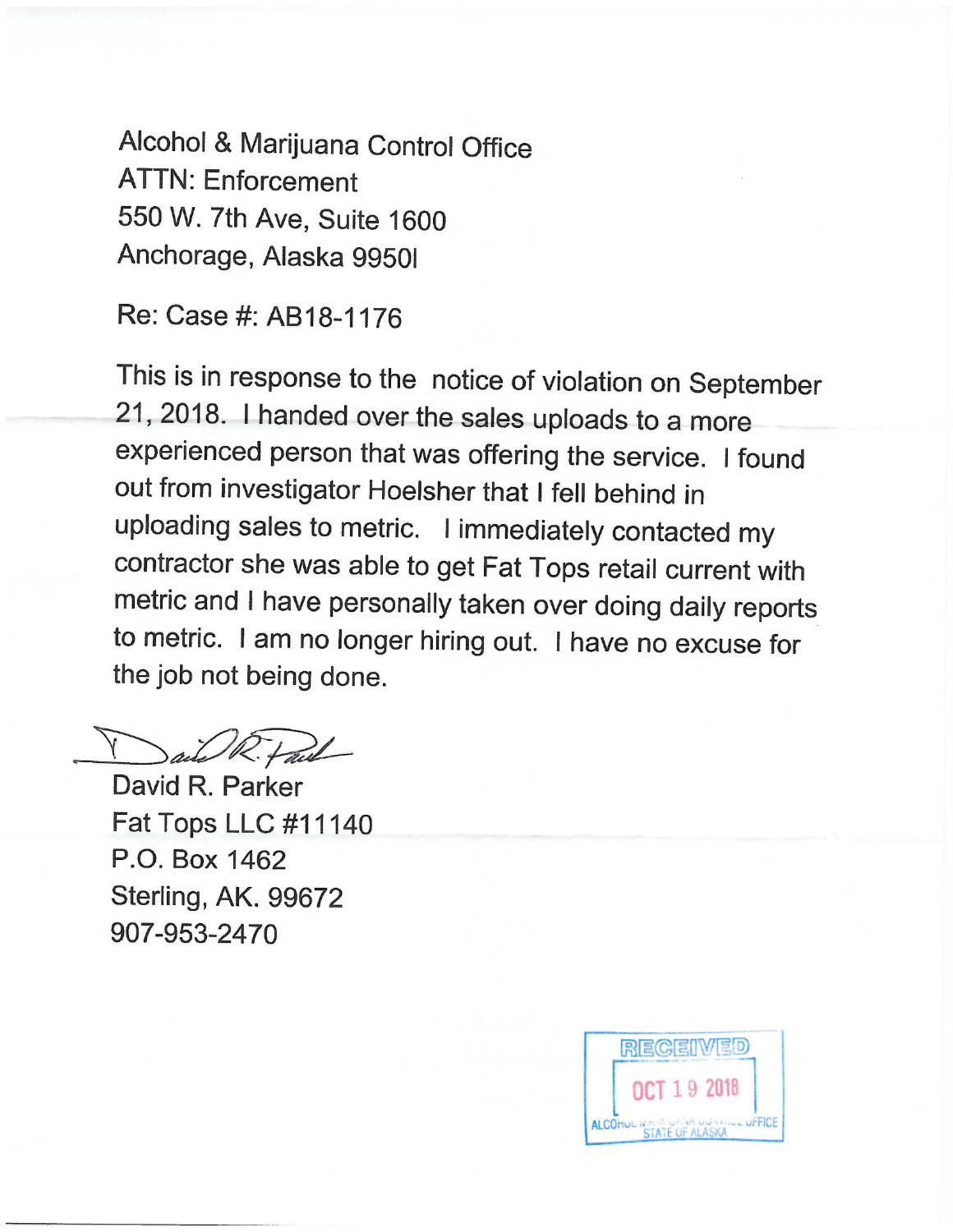# **Notice of Violation**

**(3AAC 306.805)**

**This form, all information provided and responses are public documents per Alaska Public Records ACT AS 40.25**

Licensee: David Parker

Date: 3/29/19 **Marijuana Retail Stores / #11140** License #/Type: Marijuana Retail Stores / #11140 DBA: Fat Tops, LLC AMCO Case #: 19-0503 Address: 36380 Murray Lane, Soldotna, AK

This is a notice to you as licensee that an alleged violation has occurred. If the Marijuana Control Board decides to act against your license, under the provisions of AS 44.62.330 - AS 44.62.630 (Administrative Procedures Act) you will receive an Accusation and Notice of your right to an Administrative Hearing.

**Note: This is not an accusation or a criminal complaint.**

On 3-28-29, an inspection was conducted at your establishment. The following deficiencies were noted: License not post conspicuously and no restricted access area sign at entrance to behind counter.

The following random products were weighted with store manager Cooper McCarthy present:

Mango Tango, Tag 1668, 128.86g on hand, 128 in METRC, difference 0.86g (acceptable) Special K, Tag 0048, 113g on hand, 135g in METRC, difference 22g (explanation needed) Chem Dawg 1, Tag 1047, 92.31g on hand, 98g in METRC, difference 5.69g (explanation needed) Big Smooth, Tag 1884, 299g on hand, 313.5g in METRC, difference 14.5 (explanation needed) Appolo Haze, Tag 1045, 59g on hand, 59g in METRC, difference 0

Your attention is referred to 3AAC 306.705(b): Licensed premises; alteration, 3AAC 306.710(b): Restricted access area and 3AAC 306.730: Marijuana inventory tracking system

**3 AAC 306.805 provides that upon receipt of a Notice of Violation, a licensee may request to appear before the board and be heard regarding the Notice of Violation. The request must be made within ten days after receipt of the Notice of Violation. A licensee may respond, either orally or in writing to the Notice. 3 AAC 306.810 (2)(A)(B)(C) failed, within a reasonable time after receiving a notice of violation, to correct any defect that is the subject of the notice of violation of AS 17.8 or this chapter.** 

**IT IS RECOMMENDED THAT YOU RESPOND IN WRITING TO DOCUMENT YOUR RESPONSE FOR THE MARIJUANA CONTROL BOARD.**

**\*Please send your response to the address below and include your marijuana license number in your response.**

| <b>Alcohol &amp; Marijuana Control Office</b><br><b>ATTN: Enforcement</b><br>550 W. 7th Ave, Suite 1600<br>Anchorage, Alaska 99501<br>amco.enforcement@alaska.gov |              |                     |  |
|-------------------------------------------------------------------------------------------------------------------------------------------------------------------|--------------|---------------------|--|
| Issuing Investigator: J. Hamilton                                                                                                                                 |              | <b>Received by:</b> |  |
| SIGNATURE:                                                                                                                                                        | R. Harmitton | <b>SIGNATURE:</b>   |  |

Delivered VIA: Email et al. et al. et al. et al. et al. et al. et al. et al. et al. et al. et al. et al. et al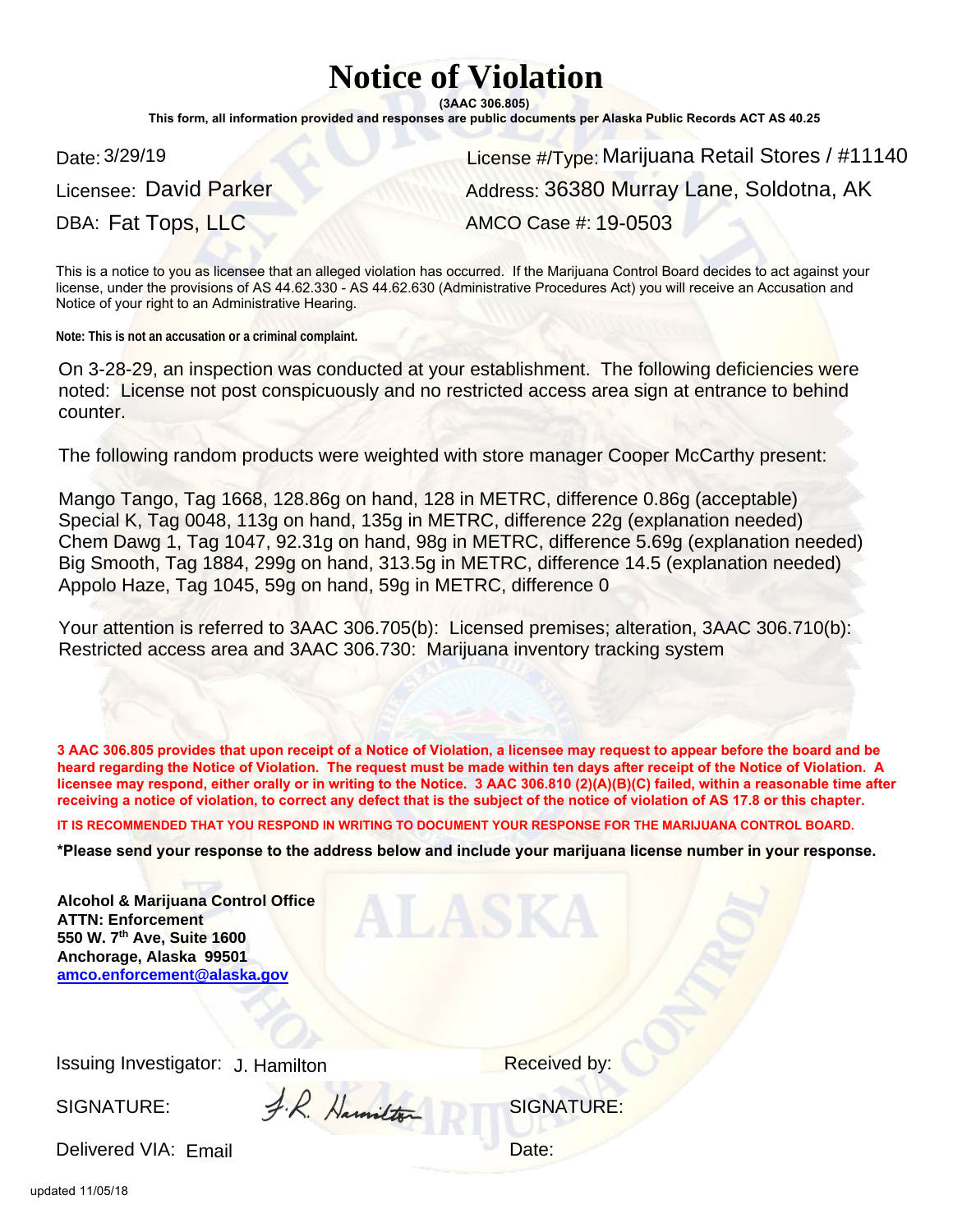LIC# 11138/11140 MJ 20: Attachment 1 Written Response to Section 3

There were a couple of Notices of Violations received for these license(s). All have been resolved, with only one having been found by the board to be a violation by Fat Tops, LLC.

A couple of years back there was signage which was found to be partially outside of licensee's property line and partially within Department of Transportation land usage. Upon being notified by the Borough Planning Department that the placement of the sign was partially outside of Fat Tops property line, licensee immediately remedied the situation by removing and/or resituating the signs entirely within their lawfully possessed property. Although the situation was immediately remedied, photographs were taken and provided to AMCO and a violation was ultimately found by the board to have occurred.

Around that same time, Enforcement did a surprise inspection and were unable to find a couple of packages of marijuana. It was later determined that the packages in question were present; the packages were accounted for- and had potentially been overlooked by enforcement. No violation was found to have occurred and the licensee, since that time, improved organization and accountability. A Notice of Violation was received. No violation was found by the board.

Upon inspection during the last renewal period, Enforcement found a couple of packages of marijuana showing discrepancies between weight reported in METRC and actual grams on hand. Licensee worked with METRC and enforcement to identify the source of the discrepancy, resolve the issue, and to ensure discrepancies of the same type do not recur in the future. A NOV was received. No violation was found by the board.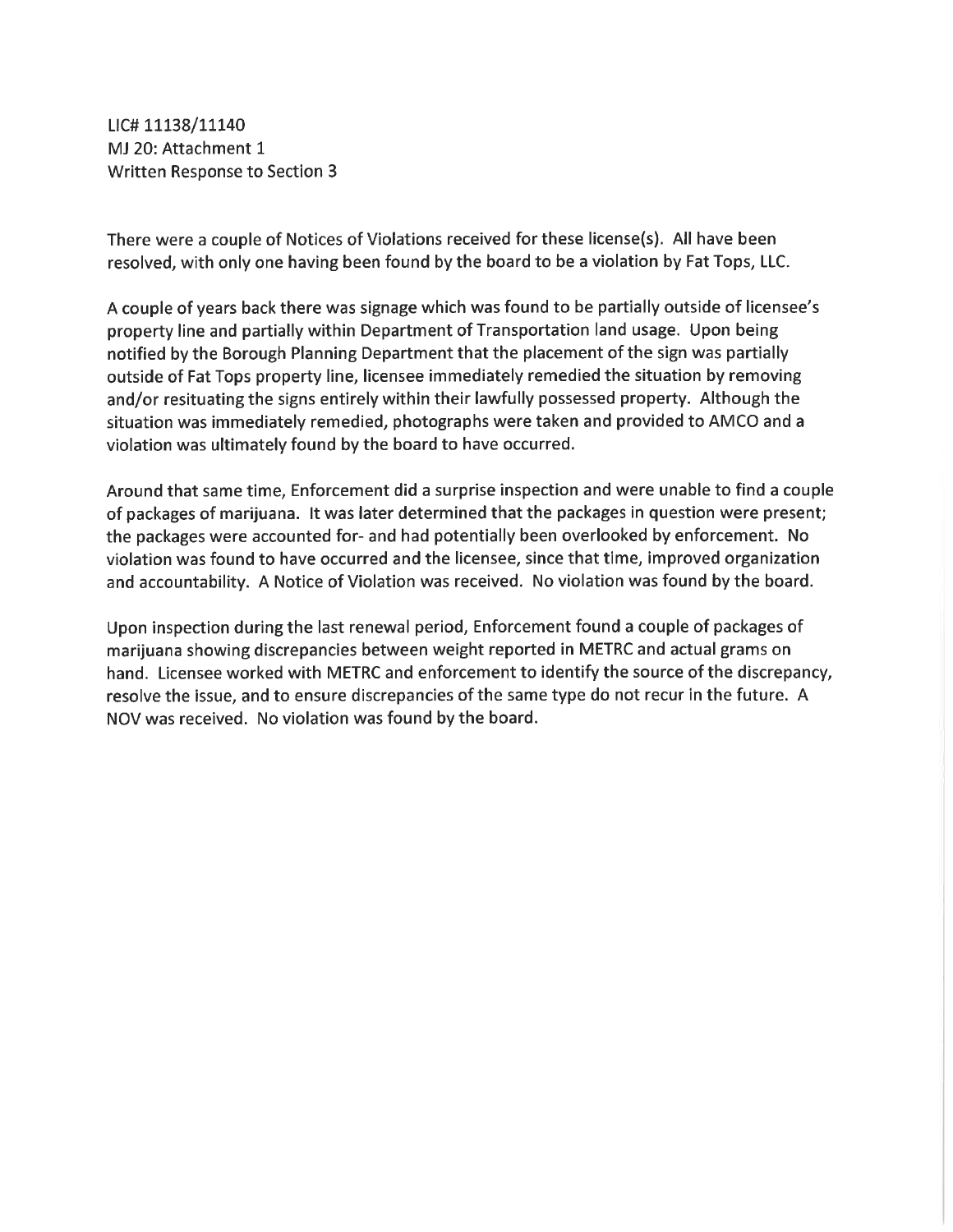## **Alcohol & Marijuana Control Office**

**Entity Official #1 License Number:** 11140 **License Status:** Active-Operating **License Type:** Retail Marijuana Store **Doing Business As:** FAT TOPS, LLC. **Business License Number:** 1042820 **Designated Licensee:** David Parker **Email Address:** daveparker907@gmail.com **Local Government:** Kenai Peninsula Borough **Community Council: Latitude, Longitude:** 60.508722, -150.915571 **Physical Address:** 36380 Murray Lane Soldotna, AK 99669 UNITED STATES

| Licensee #1                                   | <b>Entity Official #1</b>                                           |
|-----------------------------------------------|---------------------------------------------------------------------|
| <b>Type: Entity</b>                           | <b>Type: Individual</b>                                             |
| Alaska Entity Number: 10041733                | Name: David Parker                                                  |
| Alaska Entity Name: FAT TOPS, LLC.            | SSN: I                                                              |
| <b>Phone Number: 907-953-2470</b>             | Date of Birth:                                                      |
| <b>Email Address:</b> daveparker907@gmail.com | <b>Phone Number: 907-953-2470</b>                                   |
| <b>Mailing Address: PO Box 1462</b>           | Email Address: daveparker907@gmail.com                              |
| Sterling, AK 99672<br>UNITED STATES           | Mailing Address: PO Box 1462<br>Sterling, AK 99672<br>UNITED STATES |

*Note: No affiliates entered for this license.*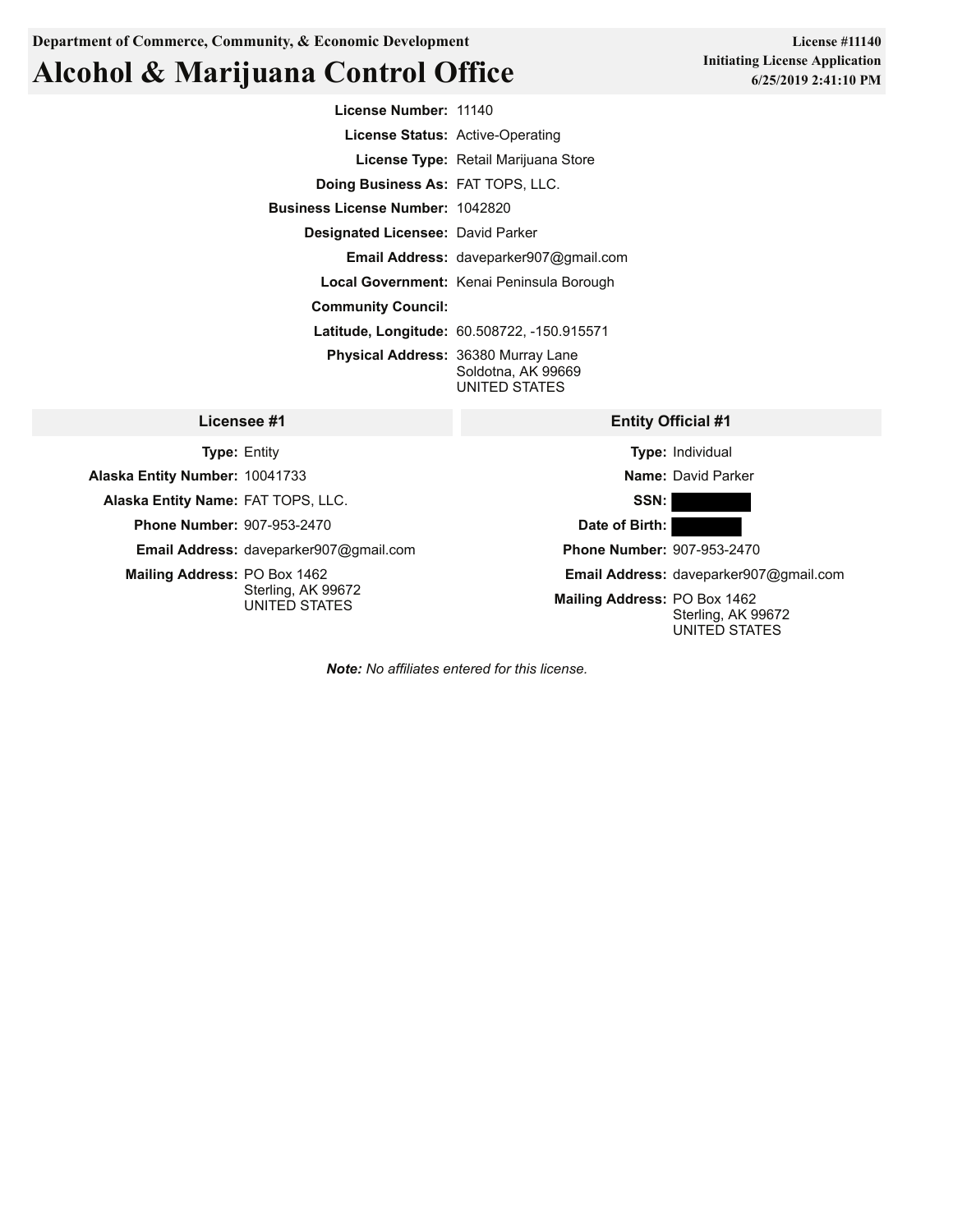

### Alaska Marijuana Control Board **Form MJ-20: Renewal Application Certifications**

#### What is this form?

This renewal application certifications form is required for all marijuana establishment license renewal applications. Each person signing an application for a marijuana establishment license must declare that he/she has read and is familiar with AS 17.38 and 3 AAC 306. A person other than a licensee may not have direct or indirect financial interest (as defined in 3 AAC 306.015(e)(1)) in the business for which a marijuana establishment license is issued, per 3 AAC 306.015(a).

#### This form must be completed and submitted to AMCO's main office by each licensee (as defined in 3 AAC 306.020(b)(2)) before any license renewal application will be considered complete.

#### **Section 1 - Establishment Information**

Enter information for the licensed establishment, as identified on the license application.

| Licensee:                 | <b>FAT TOPS, LLC</b>   |        | License Number: 11140 |      |       |
|---------------------------|------------------------|--------|-----------------------|------|-------|
| <b>License Type:</b>      | Retail Marijuana Store |        |                       |      |       |
| <b>Doing Business As:</b> | <b>FAT TOPS, LLC</b>   |        |                       |      |       |
| <b>Premises Address:</b>  | 36380 Murray Lane      |        |                       |      |       |
| City:                     | Soldotna               | State: | <b>AK</b>             | ZIP: | 99669 |

#### **Section 2 - Individual Information**

Enter information for the individual licensee who is completing this form.

| Name:  | David Parker   |
|--------|----------------|
| Title: | member/manager |

### **Section 3 - Violations & Charges**

| Read each line below, and then sign your initials in the box to the right of any applicable statements:                                                                                     | <b>Initials</b> |
|---------------------------------------------------------------------------------------------------------------------------------------------------------------------------------------------|-----------------|
| I certify that I have not been convicted of any criminal charge in the previous two calendar years.                                                                                         |                 |
| I certify that I have not committed any civil violation of AS 04, AS 17.38, or 3 AAC 306 in the previous two calendar years.                                                                |                 |
| I certify that a notice of violation has not been issued for this license.                                                                                                                  |                 |
| Sign your initials to the following statement only if you are unable to certify one or more of the above statements:                                                                        | Initials        |
| I have attached a written explanation for why I cannot certify one or more of the above statements, which includes<br>the type of violation or offense, as required under 3 AAC 306.035(b). |                 |
| [Form ML-20] (rev 4/24/2019).                                                                                                                                                               | Page 1 of 2     |

[**Form MJ-20]** (rev 4/24/2019)